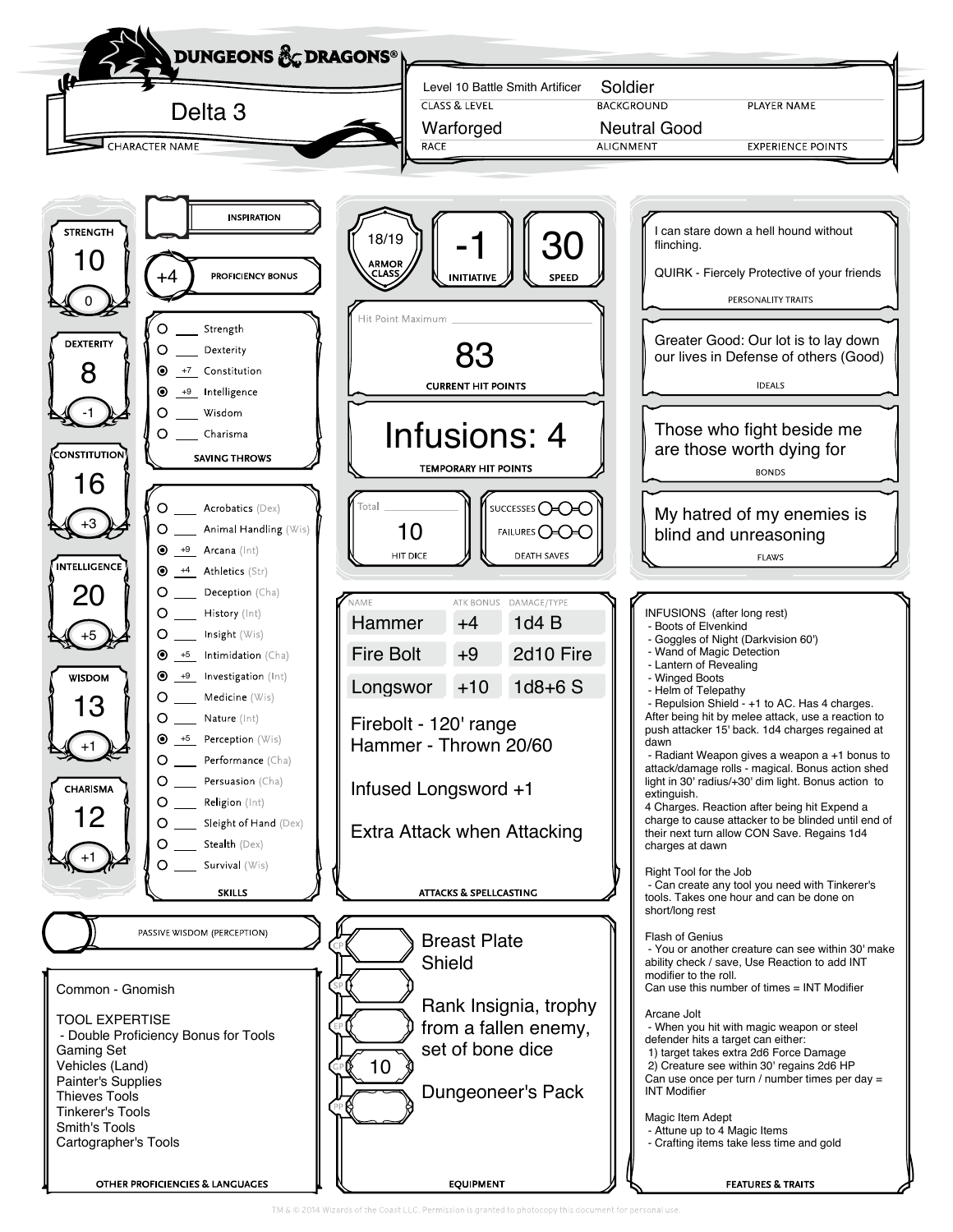| Delta <sub>3</sub><br><b>CHARACTER NAME</b> | AGE<br><b>Sky Blue</b><br>EYES                                                                                                                                                                                                                                                                                                                                                                                                                                                                                                                                                                                                                                                                                                                                                                                         | 6'4<br><b>HEIGHT</b><br>Metal<br><b>SKIN</b> | 294<br>WEIGHT<br>None<br>HAIR                                                                                                                       |  |
|---------------------------------------------|------------------------------------------------------------------------------------------------------------------------------------------------------------------------------------------------------------------------------------------------------------------------------------------------------------------------------------------------------------------------------------------------------------------------------------------------------------------------------------------------------------------------------------------------------------------------------------------------------------------------------------------------------------------------------------------------------------------------------------------------------------------------------------------------------------------------|----------------------------------------------|-----------------------------------------------------------------------------------------------------------------------------------------------------|--|
| <b>CHARACTER APPEARANCE</b>                 | Soldier Background - Does not remember his<br>service or rank. Specialty?<br><b>Constructed Resilience</b><br>- ADV on Poison Saves<br>- Resistant to Poison<br>- Immune Disease / Sleep<br>- Does not Eat, Drink, Sleep or Breathe<br>Sentry's Rest<br>- Must spend 6 hours inactive, motionless<br>during a long rest. Still appear inert, but not<br>unconscious. See and Hear as normal<br>Integrated Protection - Built in Defense layers<br>- Gain a +1 to AC<br>- Armor is incorporated into body. 1 Hour to<br>don or doff. Can rest while doing this<br>- Armor cannot be removed against your will<br>"Bolt" STEEL DEFENDER - Companion / Medium Construct<br>AC: 15. Speed: 40'. Immune Charm/Exhaust/Poison. Darkvision 60'<br>$HP = (57)$ Steel Defenders CON mod + Artificers INT mod + 5 times level in | NAME<br><b>ALLIES &amp; ORGANIZATIONS</b>    |                                                                                                                                                     |  |
|                                             | this class.<br>Can't be surprised<br>Force Empowered Rend: +4 to Hit. 1d8+2 Force Damage<br>Repair 3/day: Restore 2d8+2 HP to itself or a construct/object<br>REACTION - Defense Attack: Imposes DISADV on attack roll of a creature<br>it can see within 5', provided the attack is against a creature other than the<br>Steel Defender.<br>to take an action.<br>Tools and expend a spell slot of 1st level or higher<br>- Can create a new one after a long rest to replace this one.                                                                                                                                                                                                                                                                                                                               |                                              | - Will take Dodge action unless you use a BONUS ACTION to command it<br>- Mending Cantrip will heal the Defender 2d6 HP. Can revive it with Smith's |  |
|                                             | <b>Magical Tinkering</b><br>Touch a Tiny nonmagical object to give it a magical property.<br>Number of items equal to INT Modifier<br>- Object sheds bright light in 5 foot radius. Dim light 5'.<br>- When tapped, object emits recorded message up to 10'.<br>Recording is 6 seconds long<br>- Object continuously emits an odor or sound. Heard up to 10'<br>away<br>- Static visual effect on an object's surface. Picture, up to 25<br>words, shapes, lines.                                                                                                                                                                                                                                                                                                                                                      | <b>ADDITIONAL FEATURES &amp; TRAITS</b>      |                                                                                                                                                     |  |
|                                             |                                                                                                                                                                                                                                                                                                                                                                                                                                                                                                                                                                                                                                                                                                                                                                                                                        |                                              |                                                                                                                                                     |  |